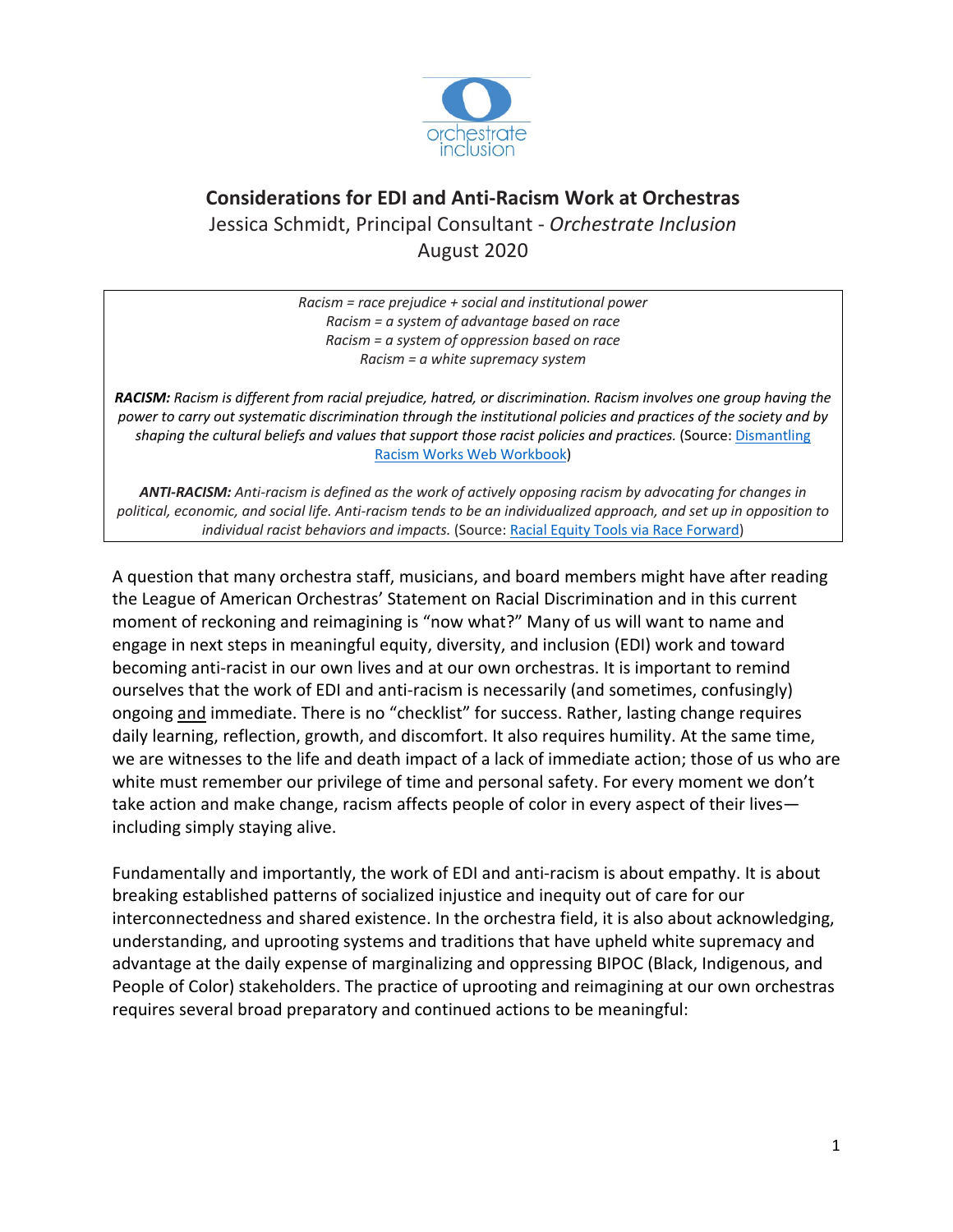

## **Do the Personal Work**

- Take time to learn about key EDI and anti-racism concepts; challenge your own assumptions about what you believe these concepts represent and be open to changing your beliefs and understandings. (My experience in the orchestra field is that this is especially important in regard to the concepts of white supremacy and white advantage/privilege.)
- Commit to applying this understanding and embedding the values of EDI and anti-racism into your organization's DNA internally and publicly, in every element of your orchestra's work.
- Make space for daily self-examination in regard to your own role in racism (and other "ism's" such as sexism, ableism, and genderism); observe and take note of your own internal narratives with a lens of curiosity. Notice where bias creeps in. Notice where racism appears. Use your observations to name areas for change and self-monitor your own growth.
- Seek and consult external resources such as the League's EDI Resource Center.
- Make a list of your questions—what resources will you seek to help you to answer these questions? Below is a set of suggested personal reflection questions focused on the League's Statement on Racial Discrimination and your reaction to the statement:
	- Notice and observe your reactions to the statement. What does the statement cause me to feel as an individual? Why might this be?
	- Is this type of statement new to me or have I seen other examples of such statements? If yes, where?
	- What are specific concepts in the statement that are familiar to me and/or my orchestra?
	- Conversely, what are concepts that are unknown? How might I/we learn more about the unknown concepts?
	- How does systemic racism appear within my daily life? My orchestra?
	- What might my organization look like, post-pandemic, in regard to creating and modeling new systems of equity and inclusion?
	- What other questions do I have at this time? What type of support could be beneficial to me and to my organization in answering such questions?"

# **Place Focus on Your BIPOC Team Members Musicians, Staff, Board, and Community Partners**

• Listen actively to the experiences and needs of BIPOC team members. Make space for your BIPOC team members to seek the time and resources they need for their own mental, emotional, and physical health in this critical moment and beyond. Walking through the world as a person of color can mean carrying pain, fear, exhaustion, and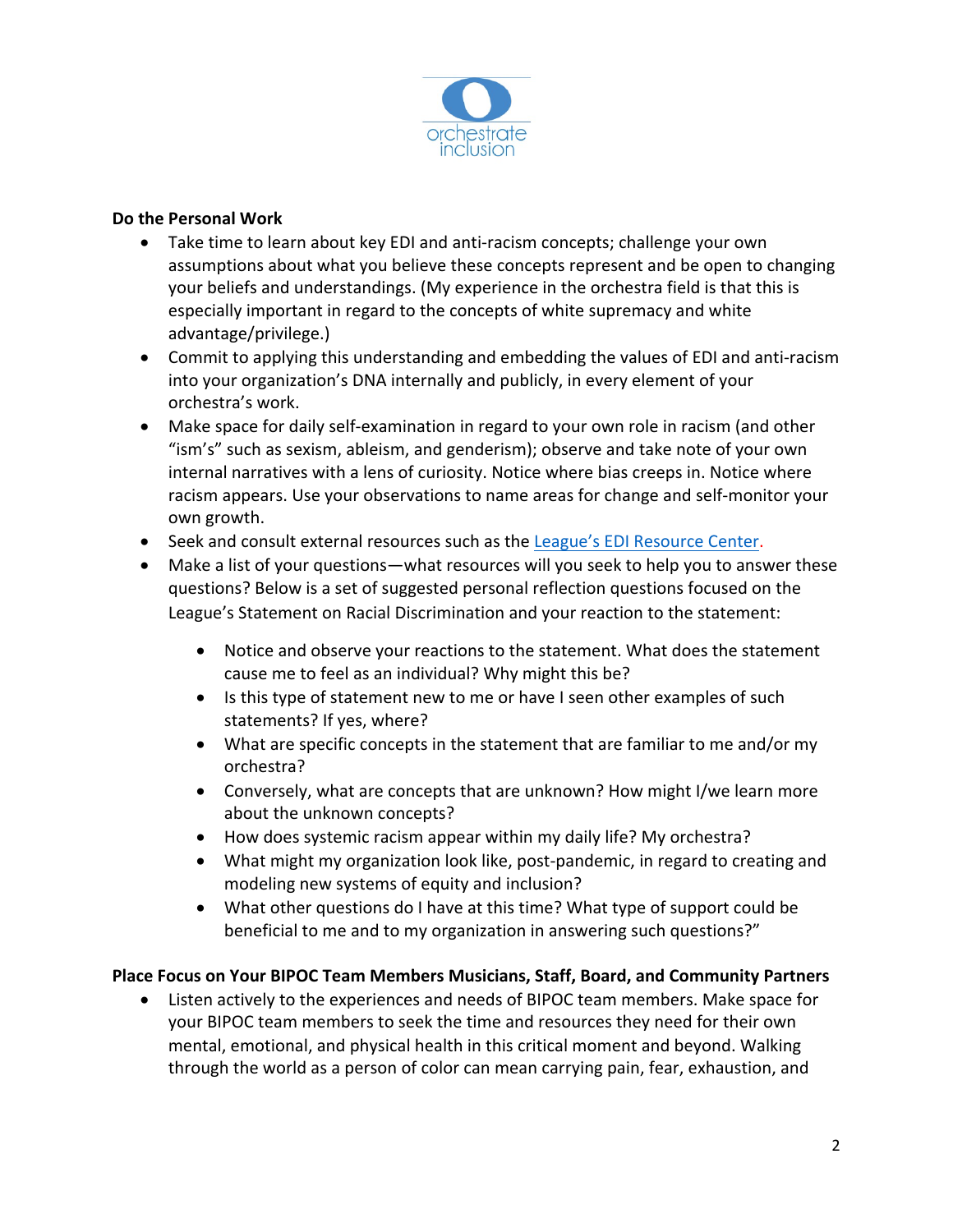

trauma in a way that those of us who are white can only begin to understand. This is especially true in this moment for people who are Black.

- Advance the learning and efforts of your white team members and DO THE WORK; do not ask BIPOC team members to take on the emotional and mental labor of your organizational EDI and anti-racism work.
- Provide space for participation and expression from your BIPOC team members if and when the BIPOC team members are prepared and willing to engage.
- Remember that BIPOC team members are individuals who have different experiences and viewpoints from other BIPOC team members. Their opinions should not be elevated or perceived as shared experiences/viewpoints based on one aspect of their identity.

# **Invest Financial and Human Resources**

- Create and commit to a budget line for this work on an annual basis. Starting this work and not sustaining it is damaging. Anti-racism is a value **and** an action. Organizational change requires hard work supported by financial and human resources.
- Consider applying for the League's Catalyst Fund to support an external consultancy.
- Consider how your organization will financially sustain this work in the long term.
- Work diligently to frame EDI and anti-racism work as owned by the organization as a whole as a central and organizational function. Refrain from silo-ing the work within the scope of one department.
- Build relationships with individual, foundation, and corporate funders who will invest in this work with your orchestra over the long haul; how will your orchestra sustain and advance EDI and anti-racism work via prioritization in fundraising?
- Identify reputable anti-racism trainers who might support organizational collaboration; consider pooling resources to open training to several partner organizations in your area to reduce costs.
- Research your local and state arts agencies; many provide anti-racism and EDI training on a regular basis through trusted facilitators/trainers.

# **Engage External Expertise**

- Seek external experts to guide your orchestra. This work is complex and benefits deeply from external expertise and facilitation. The presence of power dynamics makes it essential to find and secure a trusted external support(s) to lead conversations and walk the organization through its efforts, also holding it accountable to action.
- EDI and anti-racism are professional areas of expertise; engage with them and invest in them as you would with any other element of mission-based work.

#### **Align Your Leadership**

• Make arrangements to allow and support musician, management, and board leadership to be present at EDI and anti-racism workshops and conversations. Modeling matters, as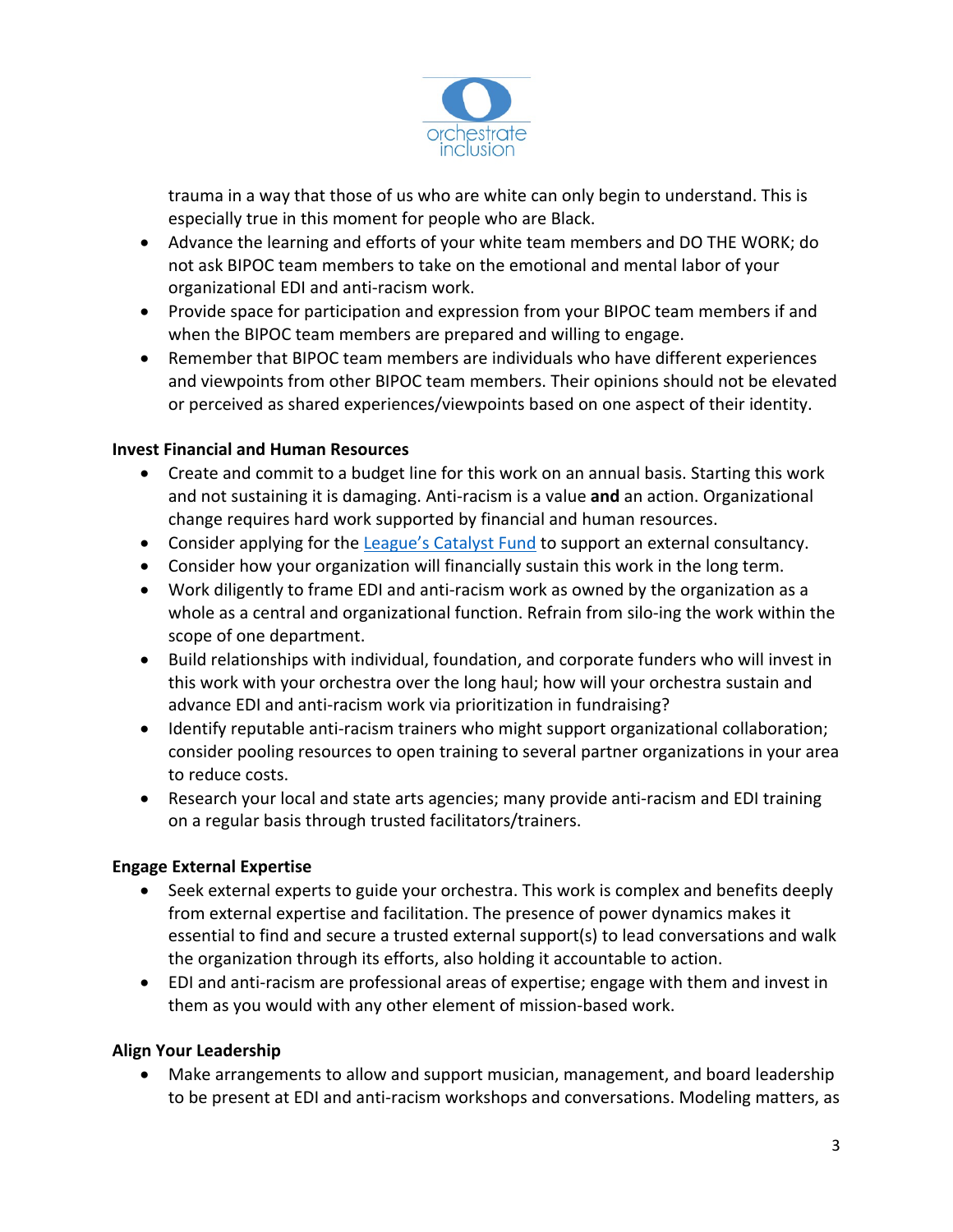

does cross-functional collaboration at the highest level—Board Chair, Executive Director, Orchestra Committee Chair.

- Commit to meeting people where they are in their own learning; we all have different starting places. Every stakeholder in your organization will come to the table with a different set of lived experiences.
- Emphasize and embrace the intentional, long-term nature of this work at every opportunity.
- Be aware of power dynamics (positional and personal) between and within staff, musicians, and board members that could limit personal contributions to this work during shared meetings and discussions. Ask your consultant to help your organization to identify, examine, and change these structures as a part of your EDI work.
- Create and hold regular shared time and space, even during the busiest moments of your season, to come together to discuss changing needs, questions, and actions around EDI and anti-racism.
- Refrain from framing EDI and anti-racism efforts as a "project" or "initiative." This work is a lifelong practice.

# **Be Strategic**

- Focus on INTERNAL change with help from your professional external consultant. Our field has often engaged with EDI by creating programs instead of examining and changing systems; little progress has been made, as such. Rather than jumping to program/initiative creation to serve the community (often a deflection technique), commit to digging deeply into the harder work of understanding and dismantling internal systems of racism and other "ism's."
- Ask your external consultant to help your orchestra to hold a mirror up to its current practices to better see and understand your unique needs and challenges.
- Articulate your organization's specific "why." Specifically articulate why a commitment to EDI and anti-racism is essential at your orchestra.
- With help from your consultant, commit to preparing and executing a strategic plan of action around EDI and anti-racism that includes goals, objectives, and measurements/timetables/responsibilities.
- Post your "why" statement and plan publicly and ask external partners for their help in holding you accountable for the goals you have set.
- Prepare to seek and receive feedback from people of many lived experiences, to respond directly to the person/people offering the feedback, and to change as an organization because of the feedback. Be especially open to learning about how your orchestra is truly perceived by your broader community and to responding to what might feel like potentially new information. "Listening" without an openness to change is an empty act.